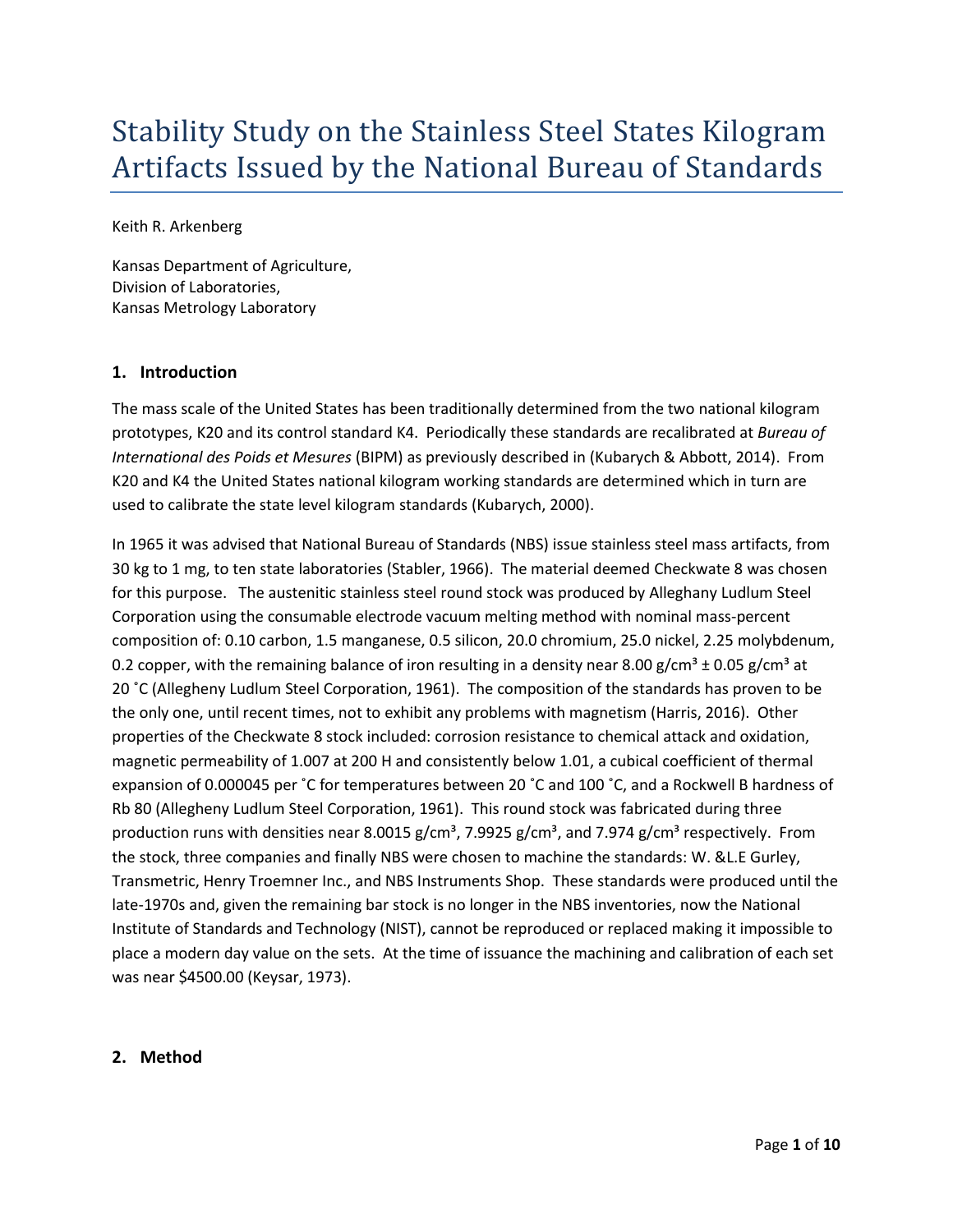Stability of the artifacts can be examined from analyzing the historic calibration values issued by NBS and now National Institute of Standards and Technology (NIST). For simplicity and practicality only the kilograms were examined, as these are the reference standards used for mass dissemination and the only artifacts many labs working at the highest level send to NIST for periodic calibration.

Eight state level metrology laboratories were petitioned for all historical calibration values on their NBS issued kilograms and six responded with relevant data sets useful in the study of stability of the artifacts. For the purpose of this paper the true mass values, theoretical mass in vacuum, were examined as reported directly from NBS / NIST calibration reports. The effects of cleaning, determination of density at the time of calibration, and other events cannot be fully accounted for due to the sparse records of such events and will be further examined in Section [3.](#page-3-0) In Sections [6](#page-4-0) an[d 7](#page-6-0) these values are adjusted in an attempt to filter out shifts in the mass scale as maintained by NBS / NIST. By applying these values as corrections the stability of the artifacts is examined without the influence of the stability in the mass scale. For the purpose of this paper the 'stability of the mass scale' will be used to refer to the natural fluctuation in the mass scale due to periodic recalibration of United States kilogram prototype K20.

Each pair of kilograms were assumed to be stored in consistent conditions and used at equal rates to one another. Since it is not known to be case for all of the pairs examined it has to be inferred from the trends seen in the calibration data. Most of the sets exhibit a loss in mass over time due to routine use as would be expected. This excludes calibrations performed between 2010 and 2015 where an upward shift is observed in most of the data sets examined.

To combine the data from the Checkwate 8 kilograms into a single plot some care and considerations had to be considered: how to keep the resolution of the data, how to unify a starting point of the data, and how to obtain a meaningful conclusion from the data. An arbitrary reference value of zero was selected with all subsequent corrections and values offset from the initial reference point. From there, each reported value was determined as a deviation from the initial calibration. Thus the resolution of the data is preserved and to simplify the vertical axis, values are reported in milligram. By examining the deviation one can begin to draw conclusions as to the stability of each pair of artifacts and that of each production run. Finally two methods of reducing the noise in the data are discussed. The first by evaluating the effects of incorporating any reported shifts of calibrations performed in a time period into the data by applying them as corrections to the data and a second by viewing K20 as a perfectly stable artifact with any reported changes in mass due to recalibration summed cumulatively over time and applied as a varying correction over time.

To determine the overall stability of the Checkwate 8 standards each artifact's dataset was examined individually and then as a group. By determining the change in mass between calibration cycles and dividing it by the years between the subsequent calibrations, a change in mass per year was determined for each calibration cycle for each kilogram. Then for each artifact the average change in mass per year for each calibration cycle was averaged to determine the stability of the artifact. Finally each artifact's average stability was averaged resulting in the stability of the Checkwate 8 mass standards, see Table 1.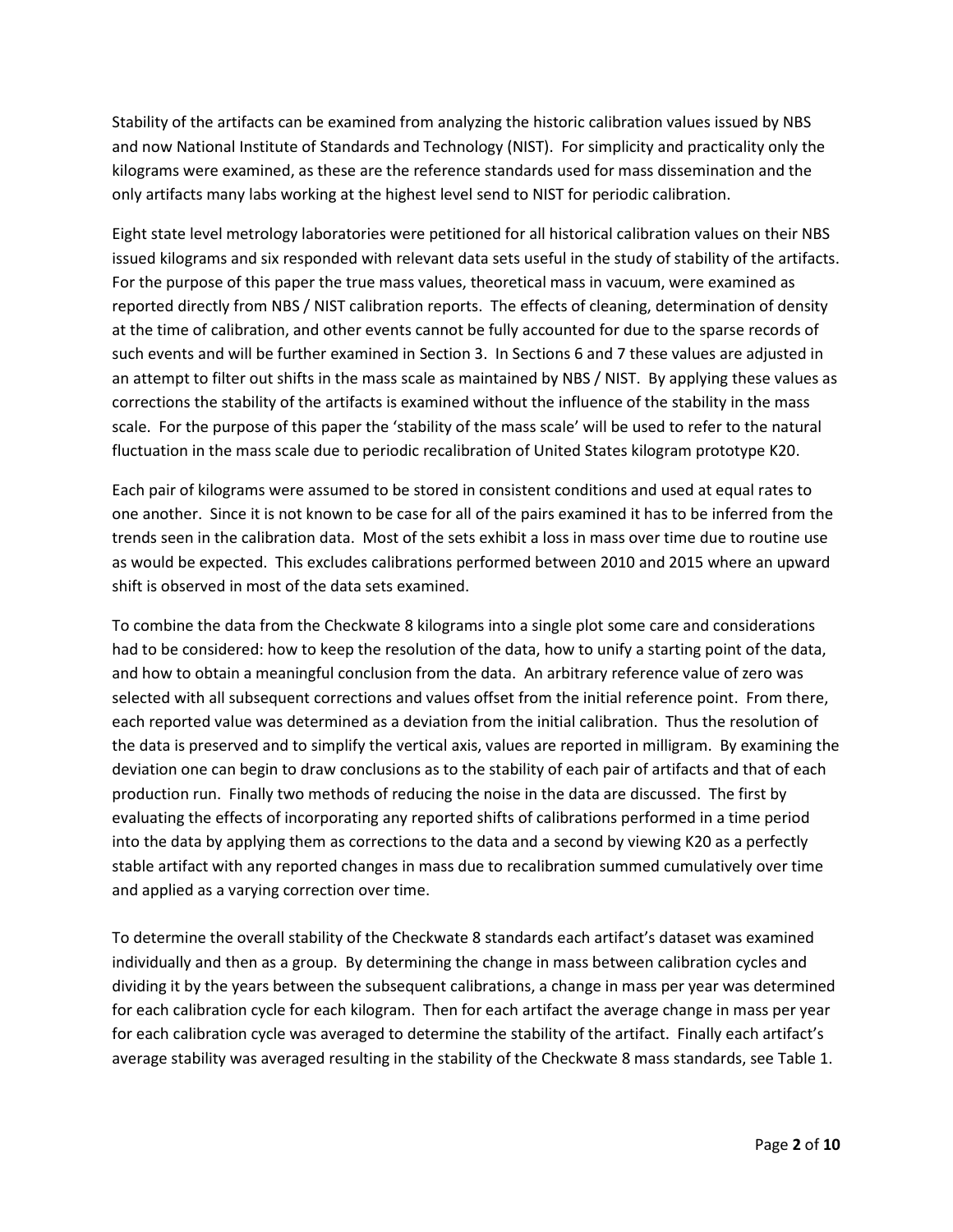

**Figure 1: Long Term Stability of Stainless Steel 1 kg State Standards With Initial Calibration Value Set to Zero**

| Data Set                   | <b>Manufacturer</b><br>and Issuance Year | <b>Density</b><br>(g/cm <sup>3</sup> ) | Average ∆m/year<br>(mg) | <b>Standard Deviation</b><br>of Data (mg) |
|----------------------------|------------------------------------------|----------------------------------------|-------------------------|-------------------------------------------|
| OR (1Dot)                  | W.&L.E. Gurley                           | 8.0017                                 | 0.013                   | 0.015                                     |
| OR (2Dot)                  | 1967                                     | 8.0018                                 | 0.015                   | 0.016                                     |
| MN (1Dot)                  | Henry Troemner Inc.                      | 7.9926                                 | 0.0087                  | 0.0082                                    |
| MN (2Dot)                  | 1970                                     | 7.9926                                 | 0.0072                  | 0.0080                                    |
| MI(1Dot)                   | Henry Troemner Inc.                      | 7.9925                                 | 0.016                   | 0.015                                     |
| MI (2Dot)                  | 1971                                     | 7.9925                                 | 0.012                   | 0.006                                     |
| KS (1Dot)                  | Henry Troemner Inc.                      | 7.9921                                 | 0.015                   | 0.015                                     |
| KS (2Dot)                  | 1971                                     | 7.9925                                 | 0.010                   | 0.012                                     |
| OK (1Dot)                  | Transmetric                              | 7.9920                                 | 0.012                   | 0.008                                     |
| OK (2Dot)                  | 1973                                     | 7.9920                                 | 0.011                   | 0.011                                     |
| WA (1Dot)                  | <b>NBS Instrument Shops</b>              | 7.9740                                 | 0.0073                  | 0.0028                                    |
| WA (2Dot)                  | 1977                                     | 7.9740                                 | 0.0045                  | 0.0034                                    |
| <b>Maximum Instability</b> | Henry Troemner Inc.                      | 7.9925                                 | 0.015                   | 0.015                                     |
| <b>Minimum Instability</b> | <b>NBS Instrument Shops</b>              | 7.9740                                 | 0.0045                  | 0.0034                                    |
| Average<br>Instability     | <b>Checkwate 8</b>                       | 7.9740 to<br>8.0017                    | 0.0109                  | 0.0036                                    |

The overall stability was determined by averaging the average change in mass per year of each artifact, the standard deviation was determined utilizing the same data.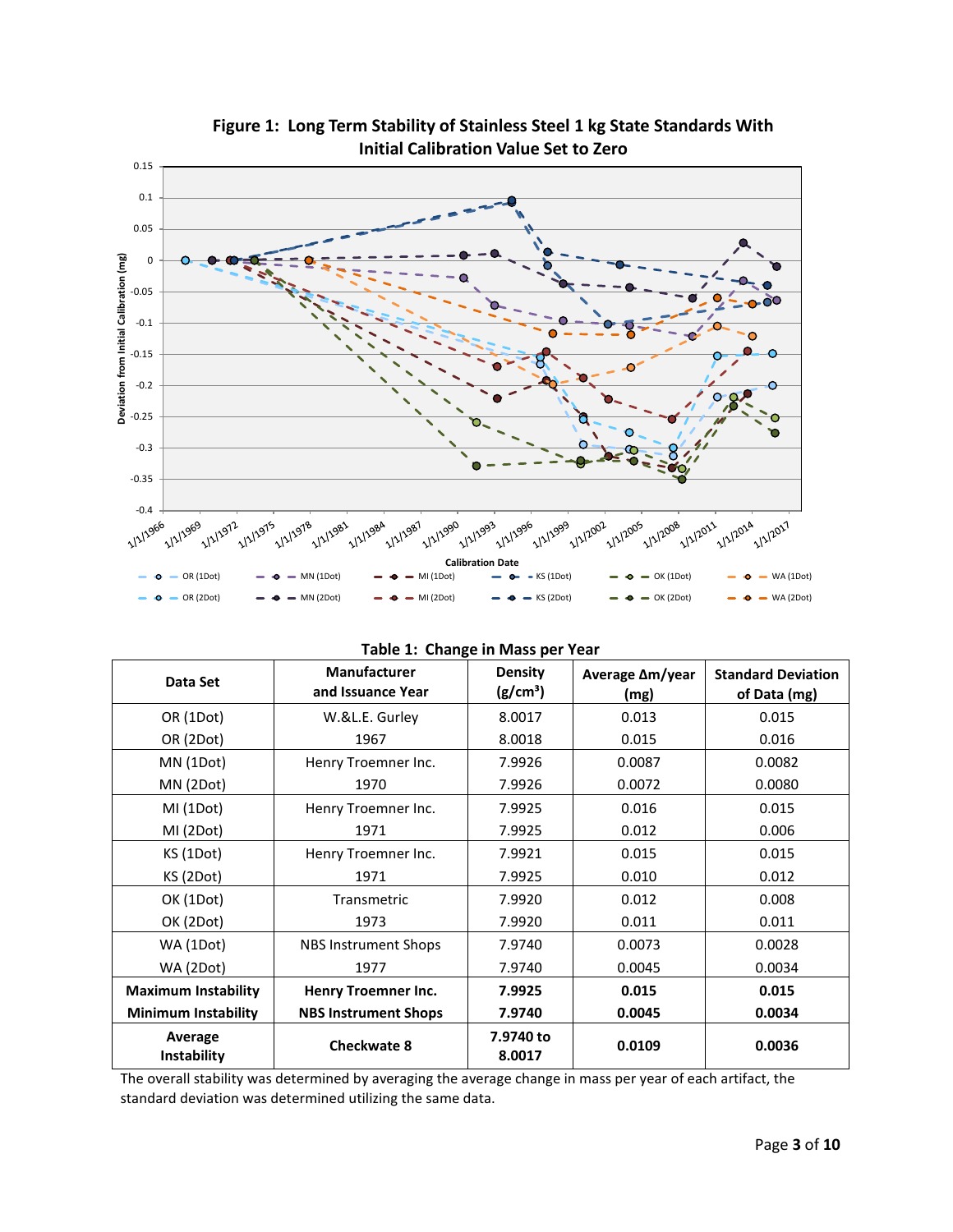## <span id="page-3-0"></span>**3. Unknown factors for consideration**

Many additional factors need to be considered when examining the stability of the Checkwate 8 artifacts even if they cannot be quantified: surface finish, density determination, cleaning, large changes in mass, handling, and if used on an automated balance.

Surface finish is known to have an effect on the stability of a mass artifact. All sets issued to the state calibration laboratories were refined to a mirror surface. What a mirror surface means is up to the manufacture of the artifact and since surface finish was not and has not been measured on any of the artifacts this will have to be considered consistent.

Density determination is known to affect the stability of a mass artifact due to the cleaning that occurs in the process. It is not known how the artifacts were cleaned. It is known that both the nettoyagelavage and ultrasonic bath in ethanol methods of cleaning produces very stable results after cleaning and equilibration (Grgic, Grun, Marti, & Berry, 2015). However, if the standard was not allow to equilibrate for the recommended 7 to 10 days after subsequent cleaning the effect could be seen in the reported mass values (Davidson, The use of x-ray photoelectron spectroscopy to estimate the stability of primary mass standards, 2004). Since each pair of kilograms had the density determined prior to the initial calibration and no records exist of the equilibrium process this could be considered as possible explanation for an increase in mass from the first to second calibration, but cannot be accurately accounted for. Most artifacts only had this performed once in their lives except for the standards in Minnesota where the density was determined during the initial calibration and the three concurrent calibrations.

Cleaning that occurred in the state laboratories. From the time of issuance of the Checkwate 8 standards to the state laboratories until the 1990's it was not recommend to send in standards for periodic calibration through NIST. If an issue arose it was advised to clean the artifact in question to help to realign values in the control data (Harris, 2016).

To keep any large changes in mass from biasing the datasets all changes in mass were examined. The standard deviation of the individual dataset was determined and as a rule any changes in the data greater than two standard deviation would be flagged. No points in this study exceeded this limit and not data was dropped from the analysis.

The rate of usage of the standards is the final consideration. It is know that normal handling of mass standards causes ware and subsequent loss of mass. This is more evident when used on automated comparators where many more measurements are taken than if one was performing the same task by hand. Handling also presents the possibility of deposition of contaminates from the handling equipment.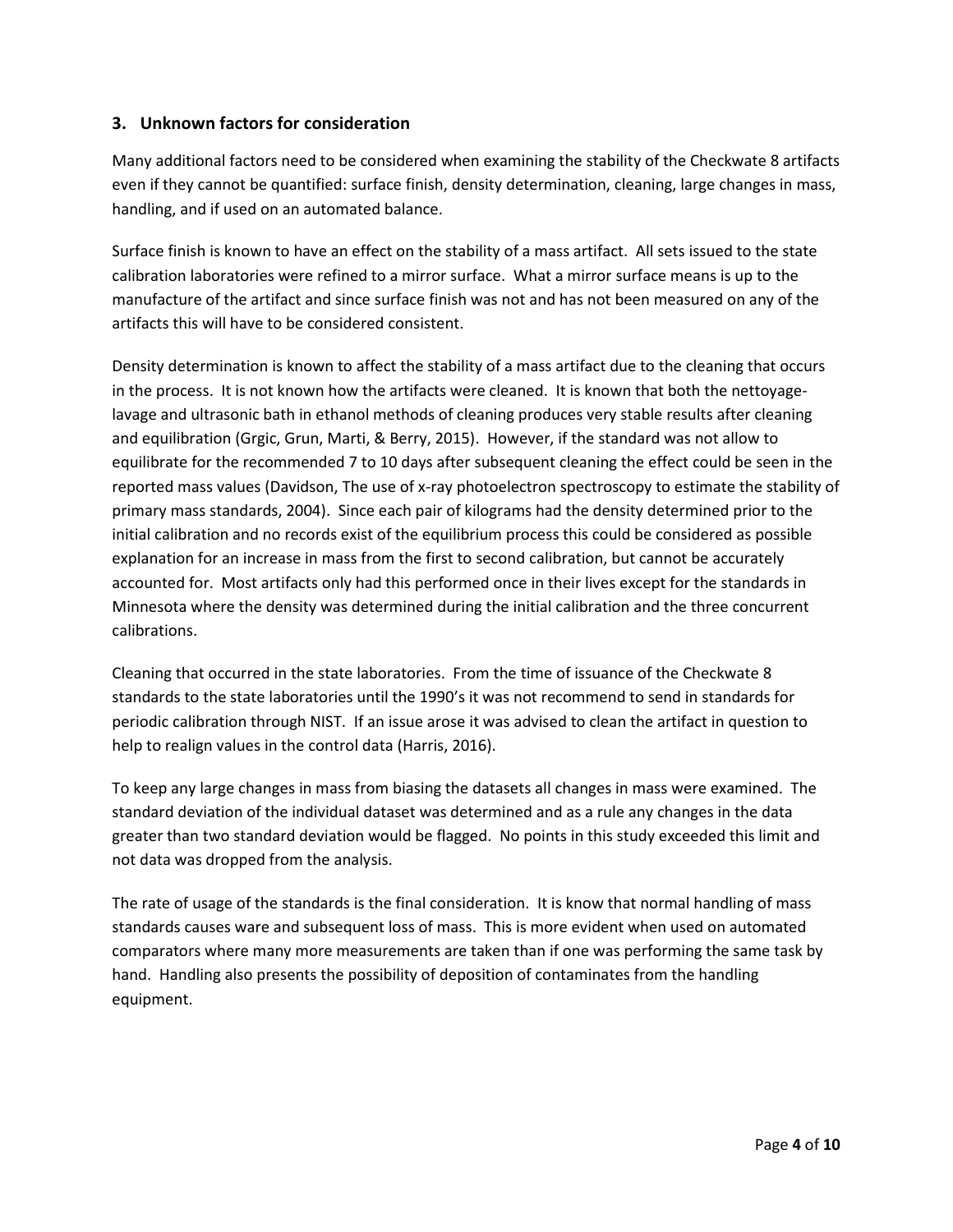## **5. Historic Shifts and Recalibrations Effecting Reported Mass values**

Since the issuance of the Checkwate 8 kilograms to the States some corrections and recalibrations have been reported on the working standards of NBS/NIST, see Table 2.

On January 1, 1990 NIST announced a -0.170 mg/kg correction to be applied to all calibration performed prior to 1990. This was the result of the recalibration of K20 and K4 in 1985 and the concurrent calibration of set C (Davis, 1990).

On March 12, 2014 NIST published a significant addition in mass to K20 and K4 of +0.045 mg due to calibrations in 2010 and 2011 respectively. No advice was given at the time because it was not possible to determine when the shift had occurred (Kubarych & Abbott, 2014). This shift was soon to be counteracted by a more recent publication.

On March 24, 2015 it was published that the BIPM 'as-maintained' mass was offset from the IPK by 0.035 mg/kg (Stock, Barat, Davis, Picard, & Milton, 2015). On July 6, 2015 NIST Physical Measurement Laboratory sent out a letter advising customers to add a correction of -0.035 mg to all kilograms calibrated in between 2010 and 2015 and have them re-calibration in the near future (Kubarych, 2015).

| Date         | <b>Correction Value</b> | <b>Reason for Shift</b>                      |
|--------------|-------------------------|----------------------------------------------|
| 1960 to 1990 | $-0.170$ mg             | Periodic recalibration of K20 and K4 in 1984 |
| 1990 to 2010 |                         | Nothing Reported                             |
| 2010         | $0.045$ mg              | Periodic recalibration of K20 and K4 in 2010 |
| 2010 to 2015 | $-0.035$ mg             | <b>BIMP Shift</b>                            |

## **Table 2: Reported Shifts**

## <span id="page-4-0"></span>**6. Adjusting the Calibration Values for Reported Shifts in the Mass Scale**

By accounting for the shifts mentioned in Section 3 and using the value as a correction for the NBS/NIST reported values, values were adjusted and there by reduced the noise seen in the data in Figure 1, see Figures 2. Again, the same method outlined in Section 2 was used to evaluate the stability of the artifacts and can be seen in Table 3.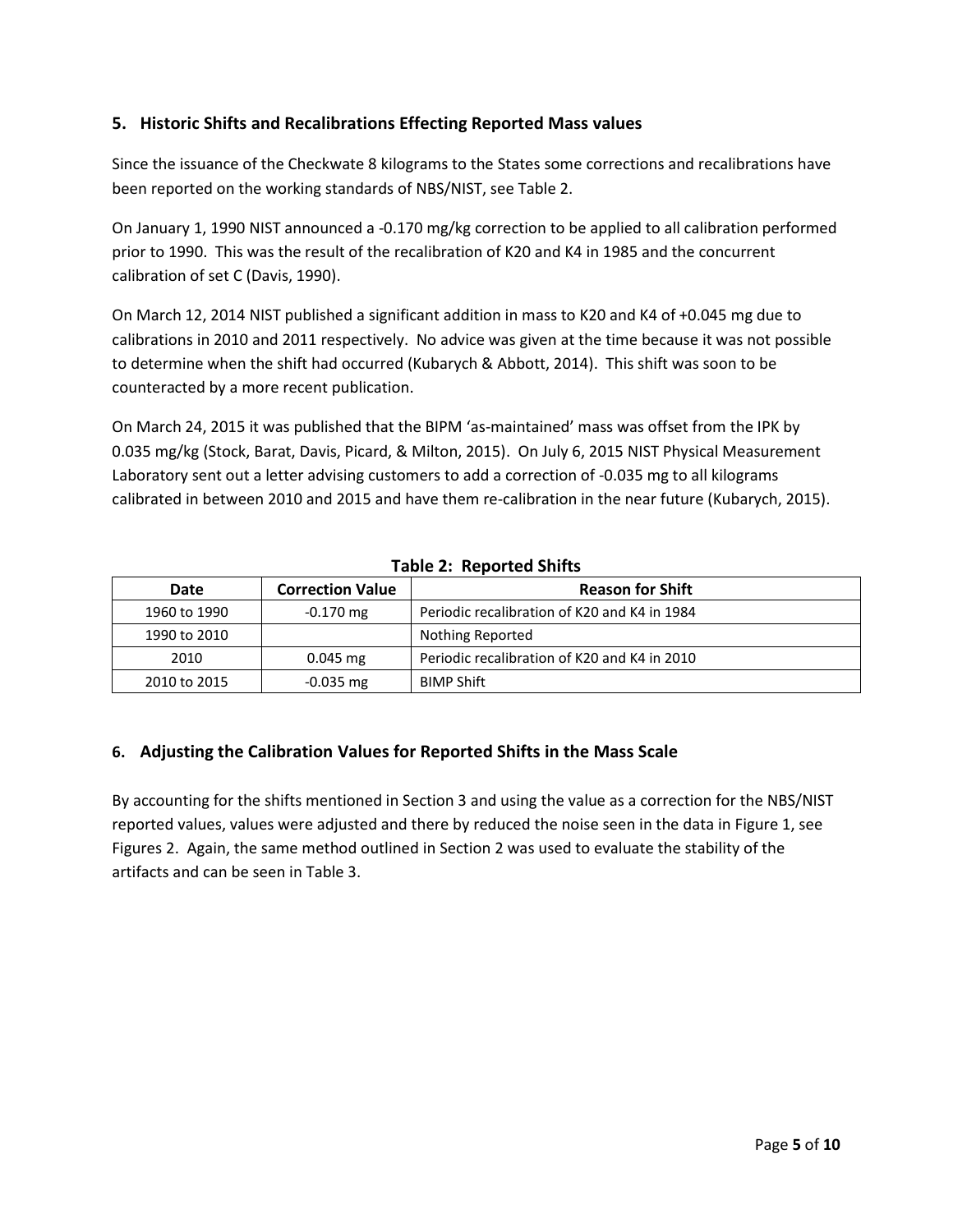

**Figure 2: Long Term Stability of Stainless Steel 1 kg State Standards With** 

| Data Set               | <b>Manufacturer</b><br>and Issuance Year | <b>Density</b><br>(g/cm <sup>3</sup> ) | Average $\Delta m$ /year<br>(mg) | <b>Standard Deviation</b><br>of Data (mg) |
|------------------------|------------------------------------------|----------------------------------------|----------------------------------|-------------------------------------------|
| OR (1Dot)              | W.&L.E. Gurley                           | 8.0017                                 | 0.011                            | 0.013                                     |
| OR (2Dot)              | 1967                                     | 8.0018                                 | 0.012                            | 0.010                                     |
| MN (1Dot)              | Henry Troemner Inc.                      | 7.9926                                 | 0.0061                           | 0.0055                                    |
| MN (2Dot)              | 1970                                     | 7.9926                                 | 0.0046                           | 0.0034                                    |
| MI (1Dot)              | Henry Troemner Inc.                      | 7.9925                                 | 0.0071                           | 0.0033                                    |
| MI (2Dot)              | 1971                                     | 7.9925                                 | 0.0060                           | 0.0020                                    |
| KS (1Dot)              | Henry Troemner Inc.                      | 7.9921                                 | 0.014                            | 0.014                                     |
| KS (2Dot)              | 1971                                     | 7.9925                                 | 0.013                            | 0.011                                     |
| OK (1Dot)              | Transmetric                              | 7.9920                                 | 0.0074                           | 0.0048                                    |
| OK (2Dot)              | 1973                                     | 7.9920                                 | 0.0065                           | 0.0038                                    |
| WA (1Dot)              | <b>NBS Instrument Shops</b>              | 7.9740                                 | 0.0051                           | 0.0046                                    |
| WA (2Dot)              | 1977                                     | 7.9740                                 | 0.0040                           | 0.0019                                    |
| <b>Max Instability</b> | Henry Troemner Inc.                      | 7.9921                                 | 0.014                            | 0.014                                     |
| Min Instability        | <b>NBS Instrument Shops</b>              | 7.9740                                 | 0.0040                           | 0.0019                                    |
| Average<br>Instability | <b>Checkwate 8</b>                       | 7.9740 to<br>8.0017                    | 0.0080                           | 0.0034                                    |

|  |  |  | Table 3: Change in Mass per Year Adjusted for Reported Shifts in Mass |
|--|--|--|-----------------------------------------------------------------------|
|--|--|--|-----------------------------------------------------------------------|

The overall stability was determined by averaging the average change in mass per year of each artifact, the standard deviation was determined utilizing the same data.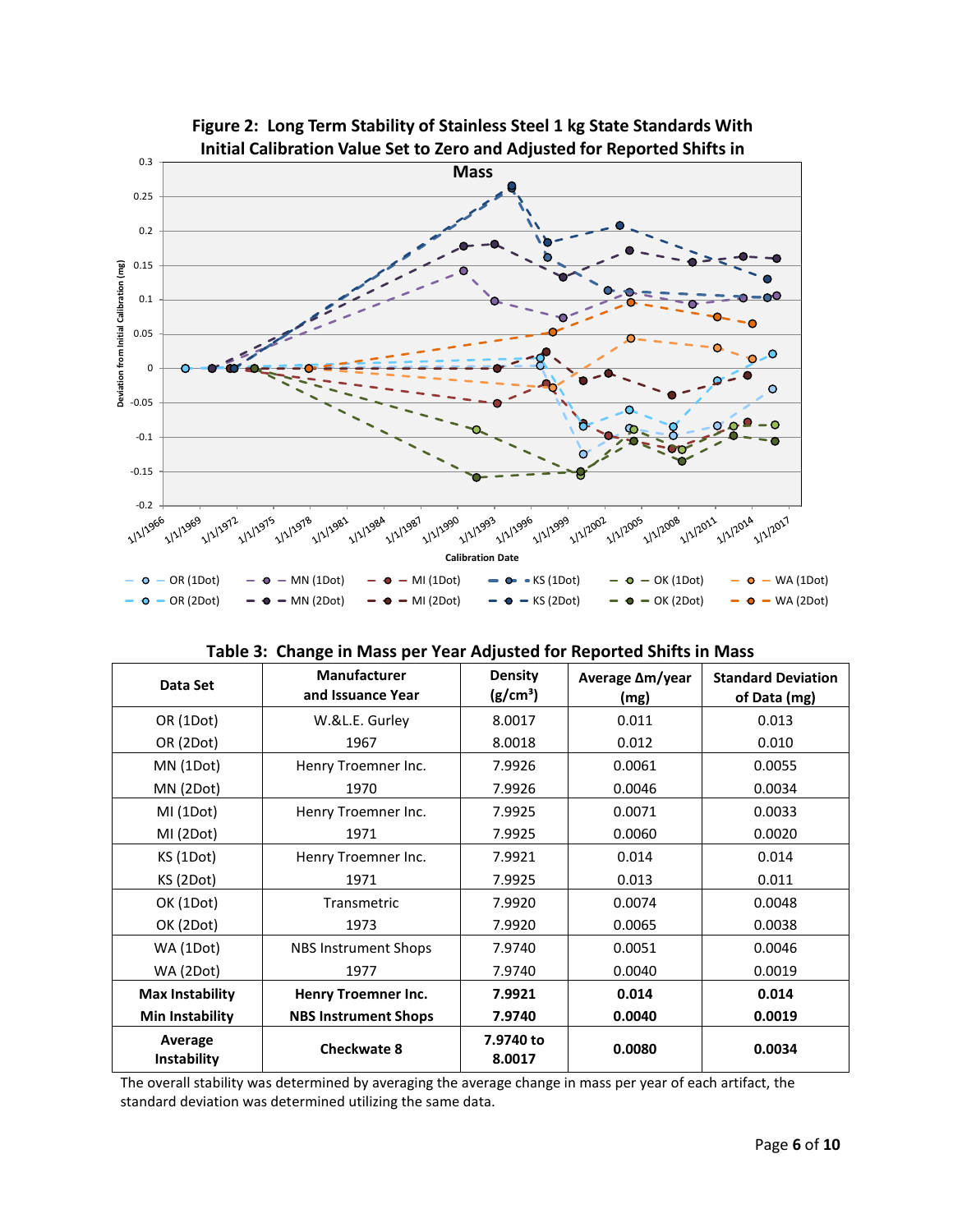#### <span id="page-6-0"></span>**7. Accounting for recalibrations of K20**

United States kilogram prototype K20 has traveled to BIPM from time to time since its first issuance in 1889. Each calibration has produced a change in the true mass as cleaned. By accounting for each change in mass and combining as a cumulative change over time one can treat K20 as a 'stable' artifact by applying this change over time as a correction to each kilogram sets examined, see Table 4. This approach allows for another comparison to K20 and each kilogram pair can be examined relative to it, presented in Figure 3. K20 is kept in a highly controlled environment with its use being limited and is known to be more stable than the kilograms used on regular basis (Kubarych & Abbott, 2014).

| - - 0 - |                       |                          |  |  |  |
|---------|-----------------------|--------------------------|--|--|--|
| Date    | <b>Change in Mass</b> | <b>Cumulative Change</b> |  |  |  |
| 1889    | <b>Issuance</b>       | $0.000$ mg               |  |  |  |
| 1937    | $+0.018$ mg           | $+0.018$ mg              |  |  |  |
| 1948    | $+0.002$ mg           | $+0.020$ mg              |  |  |  |
| 1984    | $-0.003$ mg           | $+0.017$ mg              |  |  |  |
| 1992    | $+0.001$ mg           | $+0.018$ mg              |  |  |  |
| 1999    | $-0.018$ mg           | $0.000$ mg               |  |  |  |
| 2010 *  | $+0.010$ mg           | $+0.010$ mg              |  |  |  |
| 2015    |                       |                          |  |  |  |

**Table 4: Cumulative Changes in True Mass of K20**

\* 2010 values were adjusted for the -0.035 mg correction from BIPM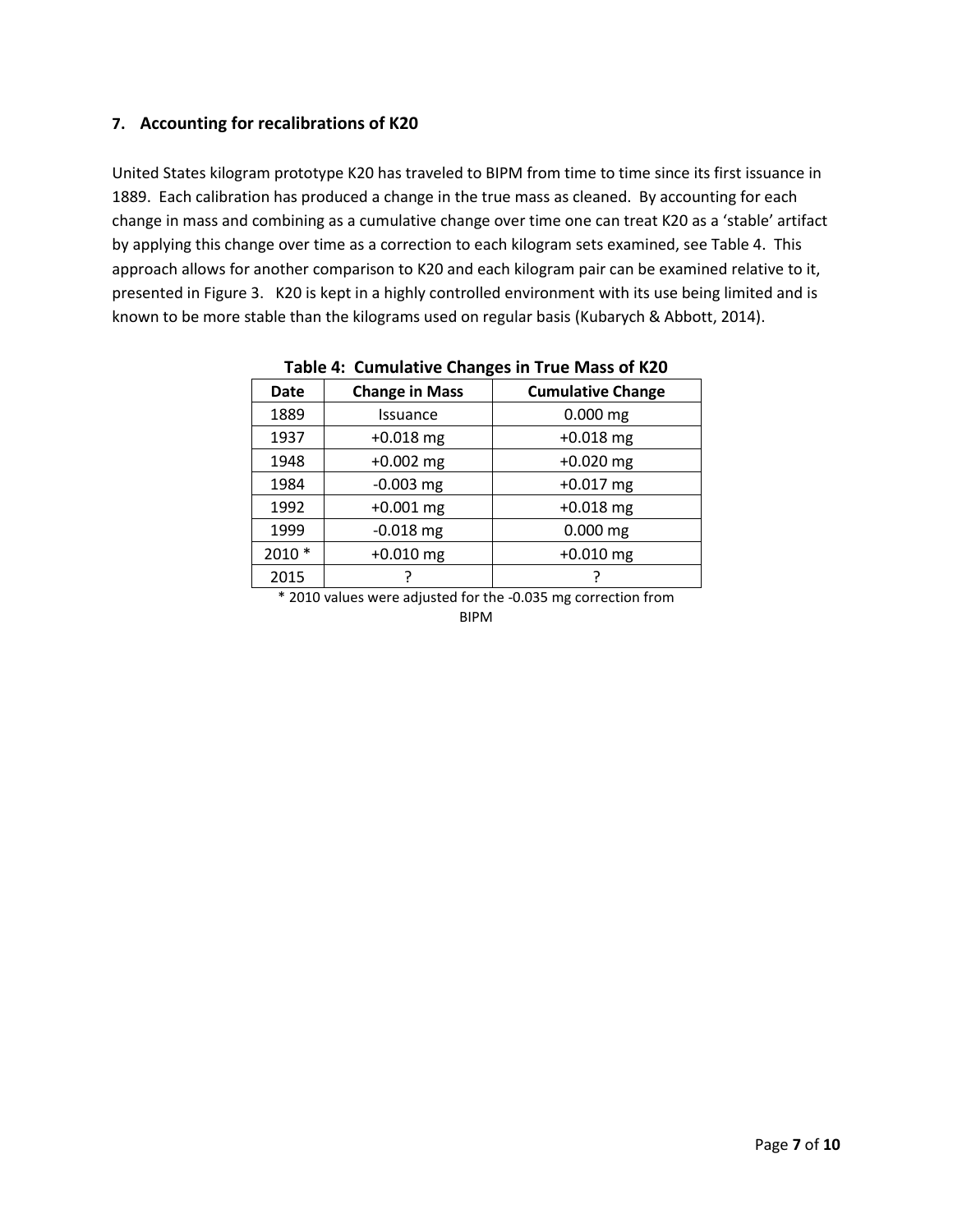

|  |  |  |  |  |  | Table 5: Change in Mass per Year Adjusting for Cumulative Shifts in K20 |
|--|--|--|--|--|--|-------------------------------------------------------------------------|
|--|--|--|--|--|--|-------------------------------------------------------------------------|

| Data Set               | <b>Manufacturer</b><br>and Issuance Year | <b>Density</b><br>(g/cm <sup>3</sup> ) | Average $\Delta m$ /year<br>(mg) | <b>Standard Deviation</b><br>of Data (mg) |
|------------------------|------------------------------------------|----------------------------------------|----------------------------------|-------------------------------------------|
| OR (1Dot)              | W.&L.E. Gurley                           | 8.0017                                 | 0.017                            | 0.014                                     |
| OR (2Dot)              | 1967                                     | 8.0018                                 | 0.018                            | 0.016                                     |
| MN (1Dot)              | Henry Troemner Inc.                      | 7.9926                                 | 0.0084                           | 0.0095                                    |
| MN (2Dot)              | 1970                                     | 7.9926                                 | 0.0084                           | 0.0080                                    |
| MI (1Dot)              | Henry Troemner Inc.                      | 7.9925                                 | 0.015                            | 0.017                                     |
| MI (2Dot)              | 1971                                     | 7.9925                                 | 0.006                            | 0.013                                     |
| KS (1Dot)              | Henry Troemner Inc.                      | 7.9921                                 | 0.015                            | 0.016                                     |
| KS (2Dot)              | 1971                                     | 7.9925                                 | 0.012                            | 0.010                                     |
| OK (1Dot)              | Transmetric                              | 7.9920                                 | 0.009                            | 0.013                                     |
| OK (2Dot)              | 1973                                     | 7.9920                                 | 0.011                            | 0.012                                     |
| WA (1Dot)              | NBS Instrument Shops                     | 7.9740                                 | 0.0044                           | 0.0070                                    |
| WA (2Dot)              | 1977                                     | 7.9740                                 | 0.0031                           | 0.0056                                    |
| Max Instability        | W.&L.E. Gurley                           | 8.0018                                 | 0.018                            | 0.016                                     |
| Min Instability        | <b>NBS Instrument Shops</b>              | 7.9740                                 | 0.0031                           | 0.0056                                    |
| Average<br>Instability | <b>Checkwate 8</b>                       | 7.9740 to<br>8.0017                    | 0.0106                           | 0.0049                                    |

The overall stability was determined by averaging the average change in mass per year of each artifact, the standard deviation was determined utilizing the same data.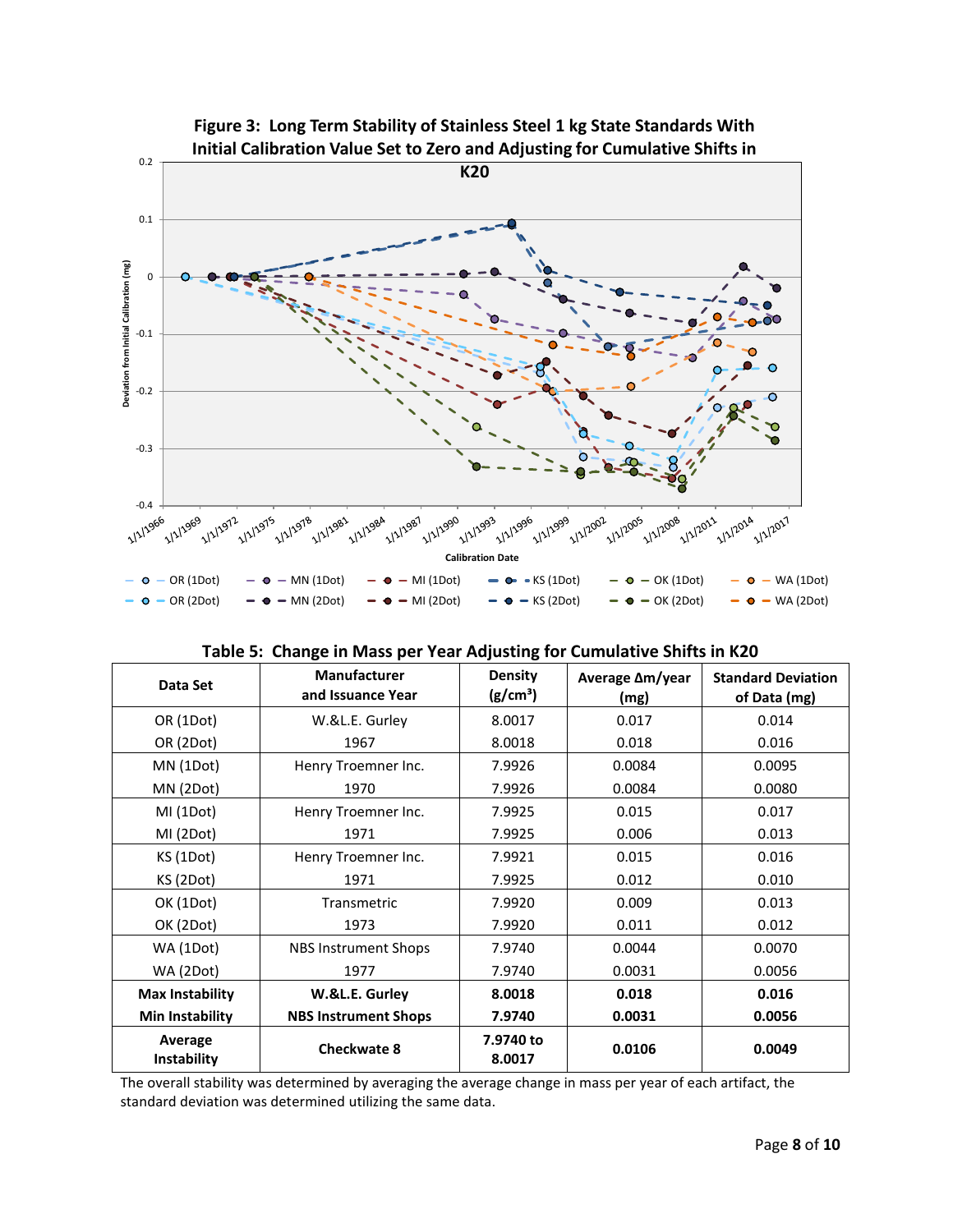#### **8. Conclusion**

At first glance the data in Figure 1 appear highly unstable in comparison to the uncertainty each value carries. In fact, the kilograms are much more stable than the raw data lead one to believe and the results herein are similar to those stated in a previous study of ±0.005 mg/kg per year to ±0.020 mg/kg per year (Ueki, Mizishima, Sun, & Ueda, 2008). It was found that the Checkwate 8 mass standards have maintained an average stability of 0.0109 mg/kg per year with a standard deviation of 0.0036 mg as seen in Table 1. Even after accounting for the reported shifts in mass by NBS/NIST and treating K20 as a stable artifact the average instability changes minimally to 0.0080 mg/kg per year with a standard deviation of 0.0034 mg and to 0.0106 mg/kg per year with a standard deviation of 0.0049 mg respectively as presented in Tables 3 and 5 making the influences of the reported shifting of the mass scale through time difficult to filter from the raw data. Since the raw data and both methods of data manipulation provide values within their respected two standard deviation uncertainty bands it cannot be concluded what factor or combination of factors are the primary cause for the instability seen in the artifacts examined in this study. It should be further examined if laboratories working at the highest level of mass determination should start including a 0.010 mg/kg per year component of uncertainty to their overall uncertainty budget as the stability of artifact is not incorporated into the expanded uncertainties for mass calibrations provided by NIST.

The large shifts seen from 2010 to 2014 were due to the issues at BIPM and after following the advice issued by NIST the calibrations from that era fall in line with those before and after. The only way to further determine the stability of the Checkwate 8 mass standards is for more frequent calibrations of the artifacts themselves. A four-year calibration cycle is the current recommendation and has been adopted by most laboratories working at this level. This and the redefinition of the kilogram should provide more insight on this topic in future years.

#### **9. Acknowledgments**

Thanks you the laboratories who provided data for this study and the time spent digging up all of the original reports: Kevin Uphoff of the Kansas Metrology Laboratory, Nicholas Santini of the Michigan Department of Agriculture, Benjamin FitzPatrick of the Minnesota Standards Laboratory, Steve Sumner of the New Mexico Department of Agriculture, Richard Gonzales and Jeremy Nading of the Oklahoma Bureau of Standards, Aaron Aydelotte of the Oregon Department of Agriculture, Dan Wright of the Washington Department of Agriculture and finally Georgia Harris and Val Miller of National Institute of Standards and Technology for additional requests for information.